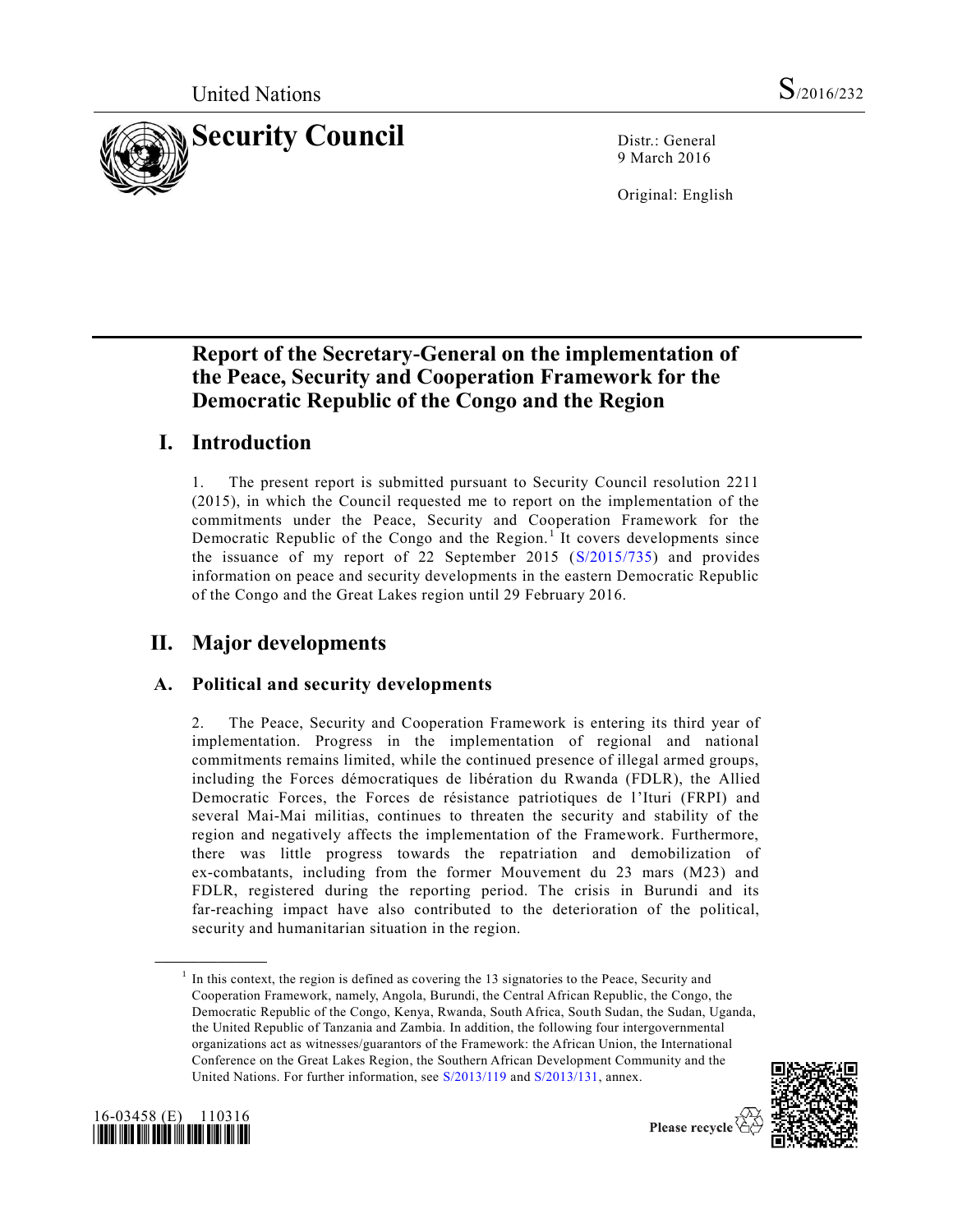3. Notwithstanding the aforementioned challenges, the region witnessed some positive developments during the reporting period. These included largely peaceful general elections in the Central African Republic, Uganda and the United Republic of Tanzania. The Office of my Special Envoy, together with the International Conference on the Great Lakes Region (ICGLR), the African Union and other partners, organized the first Great Lakes Private Sector Investment Conference in Kinshasa on 24 and 25 February 2016. The highly successful event attracted some 500 participants, including government officials, private sector actors, development partners and experts. I attended the opening ceremony, alongside President Joseph Kabila of the Democratic Republic of the Congo; the Vice-President of Angola, representing the Chair of ICGLR; and the African Union Commissioner for Infrastructure and Energy, representing the Chairperson of the African Union Commission.

4. Another significant development was the signing, on 28 January, by the Government of the Democratic Republic of the Congo and the United Nations Organization Stabilization Mission in the Democratic Republic of the Congo (MONUSCO) of a technical arrangement related to the resumption of military cooperation between the Armed Forces of the Democratic Republic of the Congo (Forces armées de la République démocratique du Congo (FARDC)) and MONUSCO.

5. With regard to the neutralization of armed groups in the eastern Democratic Republic of the Congo, FARDC continued operations against FDLR, the Allied Democratic Forces and FRPI, as indicated in my reports on MONUSCO issued in December 2015 [\(S/2015/1031\)](http://undocs.org/S/2015/1031) and March 2016. At the twelfth meeting of the Technical Support Committee of the Peace, Security and Cooperation Framework, held in Nairobi on 14 January 2016, the Congolese delegation reported that, of the Congolese Government's estimate of 1,200 FDLR combatants, 1,150 had been neutralized. Among those, 150 were awaiting repatriation to Rwanda. The delegation further attributed the recent upsurge in violations and abuses in eastern Democratic Republic of the Congo to the remaining FDLR elements, the breakaway FDLR-Ralliement pour l'unité et la démocratie, Nduma Defence of Congo/Guidon (NDC/Guidon) and other groups with alleged ties to the former M23. During the meeting, the Congolese delegation also reiterated its call on the international community to help identify third countries for relocation of FDLR combatants and dependants who had surrendered but were unwilling to return to Rwanda. The delegation stressed the urgent need to repatriate or relocate to third countries all ex-FDLR combatants and dependants currently in transit camps in the Democratic Republic of the Congo.

6. Almost two years after the signing of the Nairobi Declarations by the Government of the Democratic Republic of the Congo and the former M23 rebel group, implementation remains stalled. Hundreds of ex-M23 combatants are yet to be repatriated from Rwanda and Uganda.

7. On 23 October 2015, ex-M23 political leader Bertrand Bisimwa issued a statement asserting that the former rebel group would not continue to honour its commitments under the Nairobi Declarations on the grounds that the Government had deliberately refused to implement its part of the agreement. He further stated that the former rebel group would not accept any attempt to repatriate ex-combatants outside the provisions of the Nairobi Declarations. Mr. Bisimwa also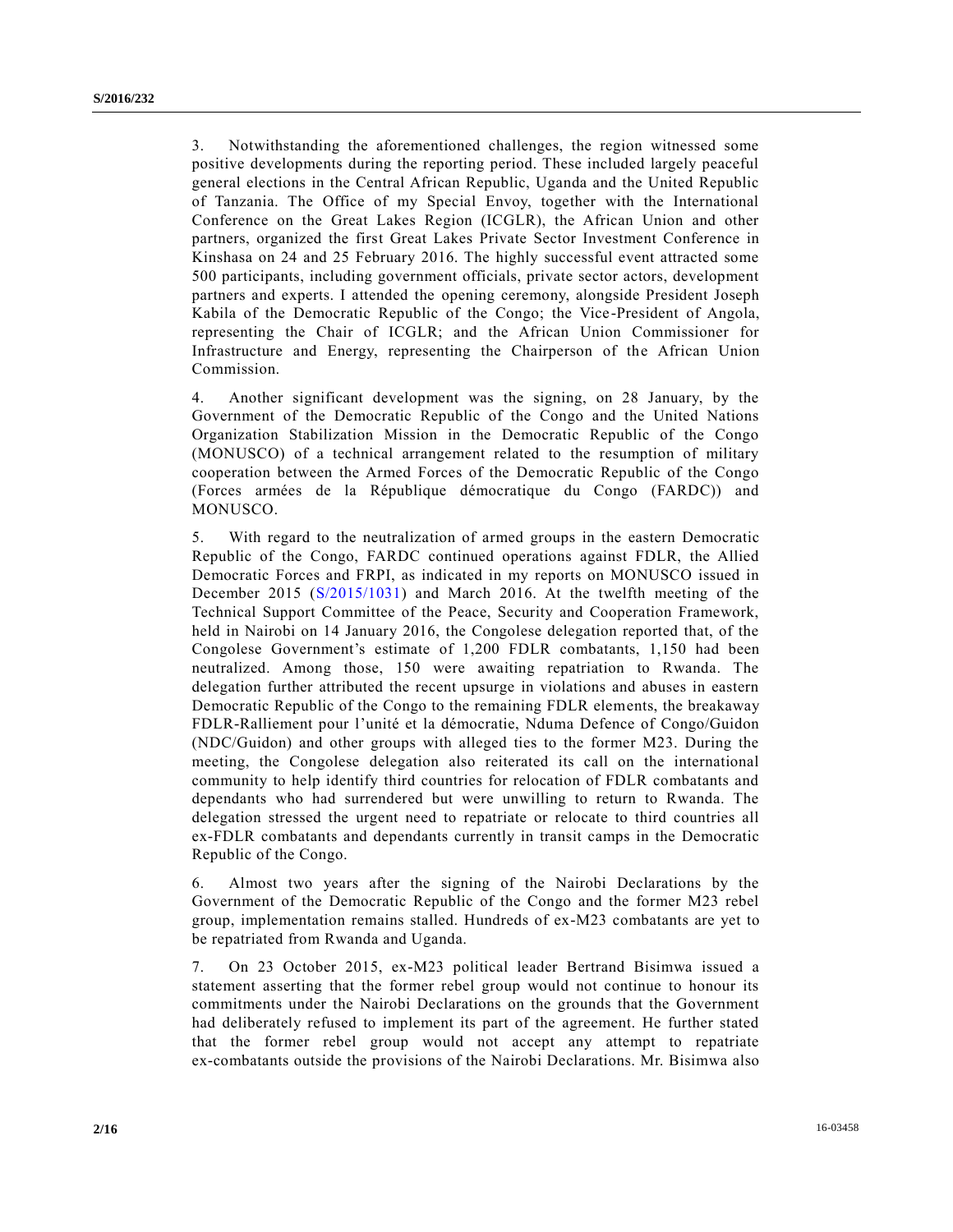communicated similar messages to the Chairs of ICGLR and the Southern African Development Community (SADC), respectively. He further noted that failure to fully implement past agreements between the Government of the Democratic Republic of the Congo and rebel movements had ultimately caused the outbreak of new rebellions.

8. On 24 October 2015, the National Oversight Mechanism of the Democratic Republic of the Congo issued a communiqué in reaction to the statement by the former rebel group. The National Oversight Mechanism denounced the lack of will by ex-M23 leaders and recalled the Congolese Government's efforts to fulfil its commitments, notably by promulgating an amnesty law in February 2014 and by initiating the repatriation of consenting ex-M23 combatants. The National Oversight Mechanism also recalled the decision by the sixth high-level meeting of the Regional Oversight Mechanism, warning ex-M23 leaders against obstructing the repatriation process. On 10 November, Mr. Bisimwa appointed Désiré Rwigema as the new ex-M23 coordinator tasked to oversee the implementation of the Nairobi Declarations in close coordination with the National Oversight Mechanism. Mr. Rwigema replaced René Abandi, who had stepped down as coordinator in January 2015 and is now in charge of transforming the former rebel group into a political party.

9. In order to overcome these challenges, the leaders of the region have continued to push for the implementation of the Nairobi Declarations. On 18 November 2015, the Ministers of Defence of ICGLR member States met in Kinshasa to discuss this matter, in compliance with the decision of the ninth ICGLR Extraordinary Summit of Heads of State and Government held in Luanda on 18 May 2015. The Ministers reviewed the calendar for the repatriation of the remaining ex-M23 combatants in Uganda and noted that repatriation should commence on 1 December 2015 and be concluded by 15 December 2015. Following this decision, a task force, comprising representatives of the ICGLR secretariat, the Government of the Democratic Republic of the Congo, the Uganda People's Defence Force, the Ministry of Defence of Angola (as Chair of ICGLR), MONUSCO and the Office of my Special Envoy, visited Bihanga camp in Uganda from 3 to 15 December 2015.

10. During the visit, the delegation was informed that 646 ex-M23 combatants were present, 490 were recorded as absent, 14 had been admitted to a hospital, 29 had received permission to leave the camp, 9 were in Kampala, 5 were under arrest for crimes and various wrongdoings and 4 had died. The task force urged the ex-M23 combatants present to seize the opportunity to return to the Democratic Republic of the Congo. In response, ex-M23 combatants appealed to the witnesses/guarantors of the Peace, Security and Cooperation Framework not to focus solely on the issue of repatriation and to ensure instead that all provisions of the Nairobi Declarations are fully implemented. Following the field mission, 13 ex-M23 combatants were repatriated to the Kamina military base in the Democratic Republic of the Congo, with the support of MONUSCO. This brought the number of ex-M23 combatants repatriated from Uganda to a total of 195. A total of 309 ex-M23 combatants are still present in Rwanda. No repatriation from Rwanda took place during the period under review. The aforementioned task force visited Rwanda on 23 and 24 September 2015. During the visit, the Ministers of Defence of the Democratic Republic of the Congo and Rwanda met bilaterall y and issued a joint communiqué on 24 September (see para. 24 below).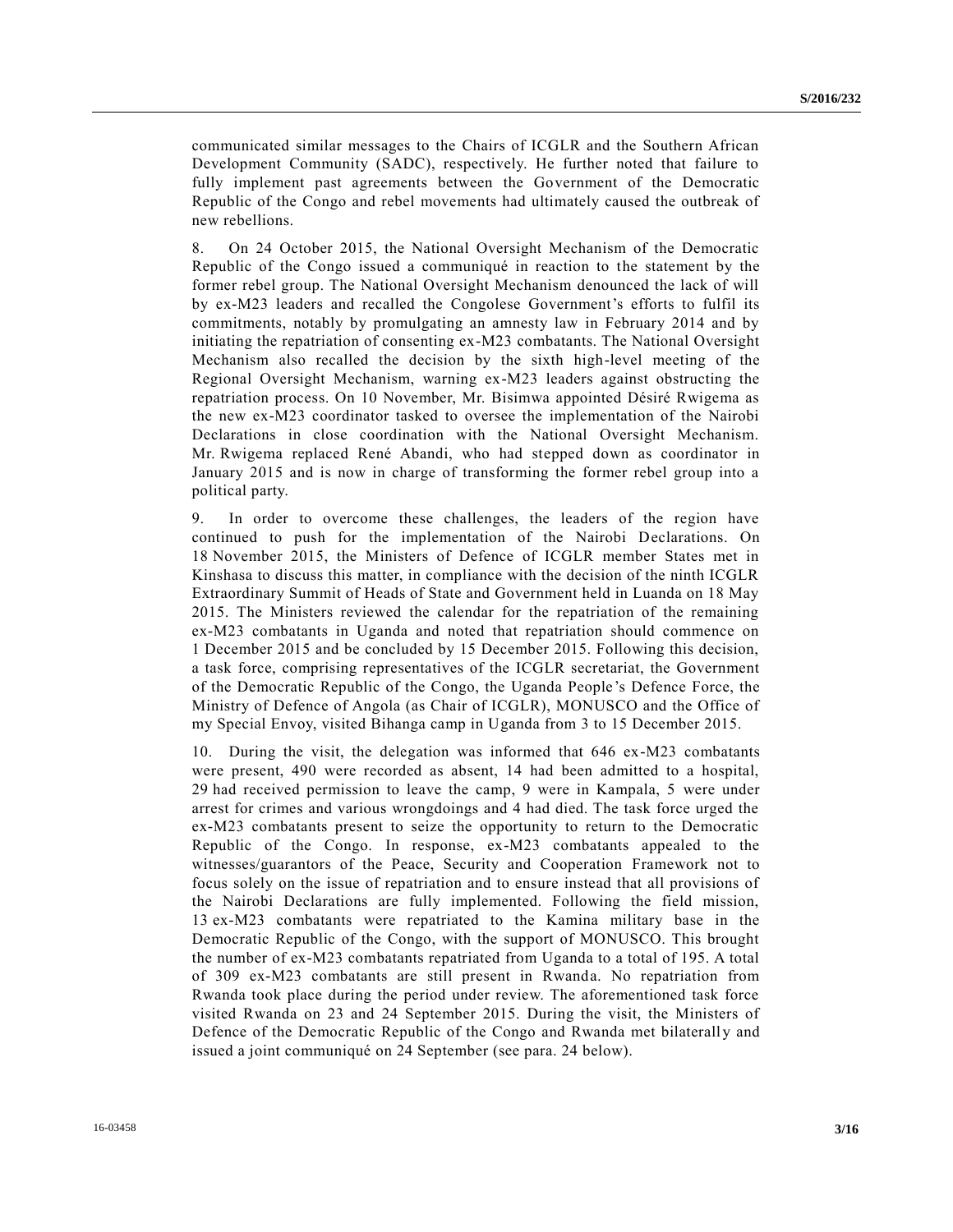11. On the political front, on 28 November 2015, President Joseph Kabila announced the convening of a national dialogue to discuss forthcoming electoral processes in the country. Some opposition groups and civil society organizations opposed the President's proposal for a dialogue. On 4 January 2016, the Episcopal Conference of the Democratic Republic of the Congo also called for a national dialogue and announced the formation of a special committee tasked with maintaining contact with political parties, encouraging mutual trust and advancing initiatives aimed at enhancing the electoral process. On 14 January, the African Union issued a statement supporting the national dialogue and urging all Congolese to reach a consensus that would preserve the gains made in the areas of peace, stability, security, development and democratization. The African Union further requested Edem Kodjo, former Prime Minister of Togo and member of the African Union Panel of the Wise, to travel to Kinshasa for consultations on the national dialogue. On 16 February, the African Union, the United Nations, the European Union and the Organisation internationale de la francophonie issued a joint statement urging all Congolese political actors to spare no effort, within the framework of the country's Constitution, to ensure the successful holding of elections, preserve peace and deepen democracy, including through a political process. The four organizations also underscored the importance of dialogue and the need for political actors to reach an agreement that upholds democracy and the rule of law. In addition, they urged all Congolese political actors to extend their full cooperation to Mr. Kodjo.

12. The crisis in Burundi remained a focus of attention for the region and the international community during the period under review. On 28 December 2015, the President of Uganda, Yoweri Museveni, presided over the ceremony for the relaunching of the inter-Burundian dialogue in Entebbe, Uganda, on behalf of the East African Community (EAC). Participants included representatives of the Government of Burundi, the ruling National Council for the Defence of Democracy-Forces for the Defence of Democracy (CNDD-FDD) party, opposition actors from within and outside the country, civil society and faith-based organizations. Also in attendance were officials from the African Union, EAC, the European Union, the United Nations and the diplomatic corps. President Museveni encouraged the parties to engage in dialogue and to find a political solution to the ongoing crisis. He invited the parties to resume talks in Arusha, United Republic of Tanzania, on 6 January 2016. The Government of Burundi, however, expressed concern about the proposed date and the participants in the dialogue. Acting on behalf of President Museveni, the Minister of Defence of Uganda, Crispus Kiyonga, supported by the Tanzanian Minister for Foreign Affairs and International Cooperation, Augustin Mahiga, in his capacity as Chair of the EAC Council of Ministers, consulted the Government of Burundi in order to reach consensus on the resumption of the dialogue. At the time of finalization of the present report, consultations were still ongoing.

13. On 9 November, I appointed Jamal Benomar as my Special Adviser. Since his appointment, Mr. Benomar has focused his attention on coordinating United Nations efforts to help resolve the crisis in Burundi. He travelled to Burundi several times and met senior Government officials, opposition leaders, civil society and the diplomatic corps. He also visited Uganda to engage the Facilitator of the EAC-led dialogue and travelled to Rwanda and the African Union headquarters in Ethiopia.

14. The situation in Burundi also featured prominently in the agenda of the meetings of the Inter-Ministerial Committees of Defence and Foreign Affairs of the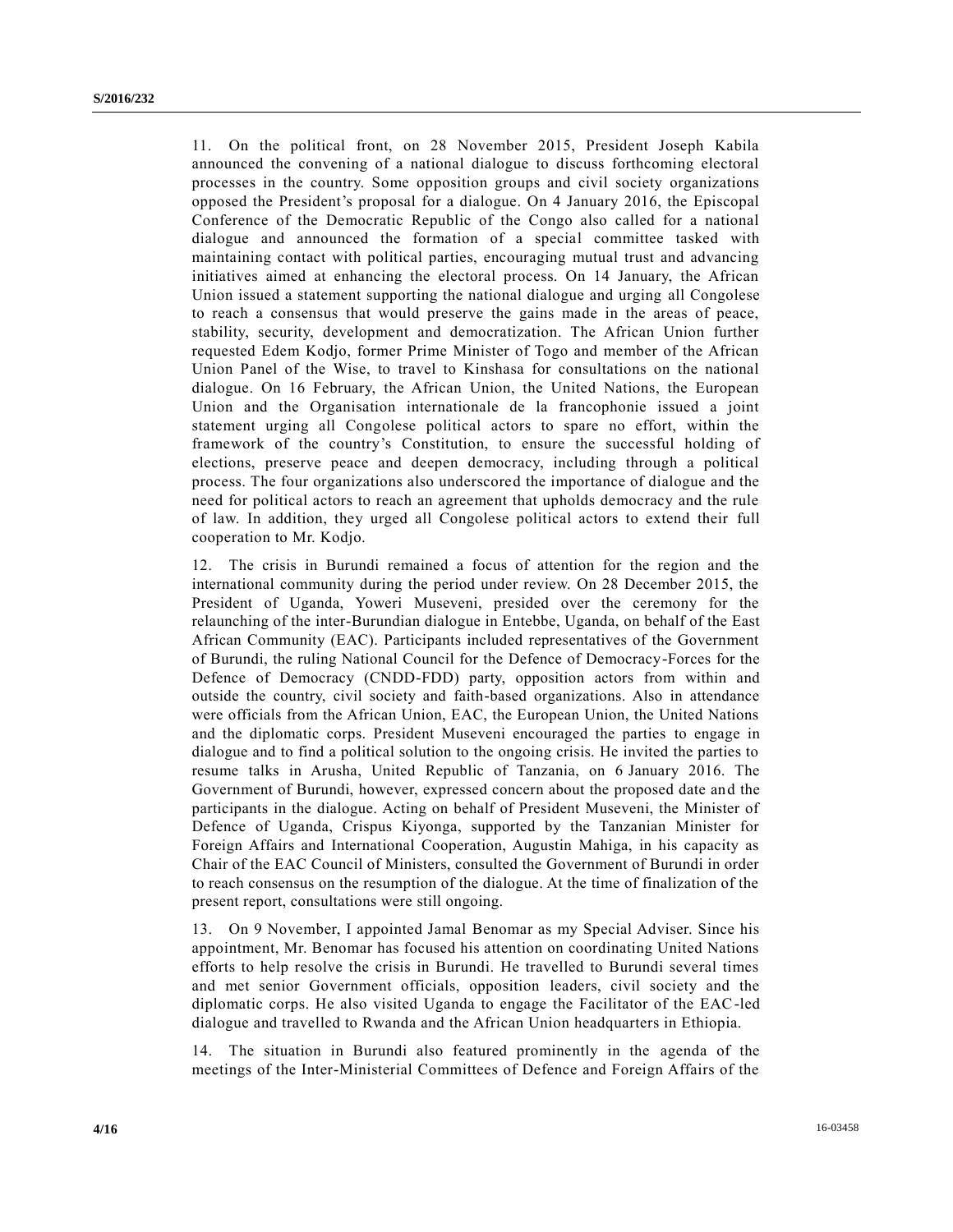ICGLR held in Luanda on 10 and 11 February 2016. The Ministers of Defence and Ministers for Foreign Affairs of ICGLR member States reviewed the security situation in the region, notably in Burundi, the Central African Republic, the Democratic Republic of the Congo and South Sudan. The Ministers for Foreign Affairs also took the opportunity to review a list of candidates for the post of Executive Secretary of ICGLR to replace Alphonse Ntumba Luaba of the Democratic Republic of the Congo, whose tenure ended in December 2015. At the request of the Government of Angola, the sixth Ordinary Summit of the ICGLR was rescheduled to the end of March 2016.

## **B. Humanitarian situation**

15. The humanitarian situation resulting from the influx of some 245,000 refugees from Burundi into neighbouring countries since April 2015 remains a matter of concern and priority. Countries in the subregion, especially the Democratic Republic of the Congo, Rwanda, Uganda and the United Republic of Tanzania, have been hosting large refugee populations and deserve greater international support to attend to the needs of the refugees. The reported recruitment of Burundian youth for armed groups, including in refugee camps, directly undermines the civilian character of asylum and strains relations between Governments in the region. Inside Burundi, the crisis has exacerbated the situation faced by an already vulnerable population that includes 25,000 internally displaced persons. Protection of civilians is a growing concern; over 445 people have been killed since violence erupted in April 2015. The country's instability has also caused the deterioration of already fragile livelihoods, with the result that some 3.6 million people are considered food insecure and 150,000 children under 5 years of age acutely malnourished.

16. The humanitarian situation in the Democratic Republic of the Congo also remains dire, especially in the eastern provinces, where new displacement has occurred daily, owing to the activities of armed groups, military operations against them, ongoing intercommunal violence and the influx of refugees from neighbouring countries. Some 1.5 million people have been internally displaced, while 7.5 million people are in need of assistance throughout the country. The forced closure of the site for internally displaced persons in Mukoto, North Kivu, on 12 January 2016 caused new displacement. The humanitarian community has offered to support the Government to ensure that it upholds its international obligations on human rights and humanitarian principles, especially with regard to the closure of sites for internally displaced persons.

17. Meanwhile, over 400,000 Congolese refugees remain in protracted exile in neighbouring countries. The conflict in South Sudan has also caused the displacement of nearly 5,000 South Sudanese refugees from the state of Western Equatoria in South Sudan to Dungu territory in the Democratic Republic of the Congo.

#### **C. Human rights and judicial cooperation**

18. The rapidly deteriorating human rights situation in Burundi remains a key concern. On 17 December 2015, the Human Rights Council, in its resolution S-24/1, called on the United Nations High Commissioner for Human Rights to urgently dispatch a mission to swiftly investigate alleged violations and abuses in Burundi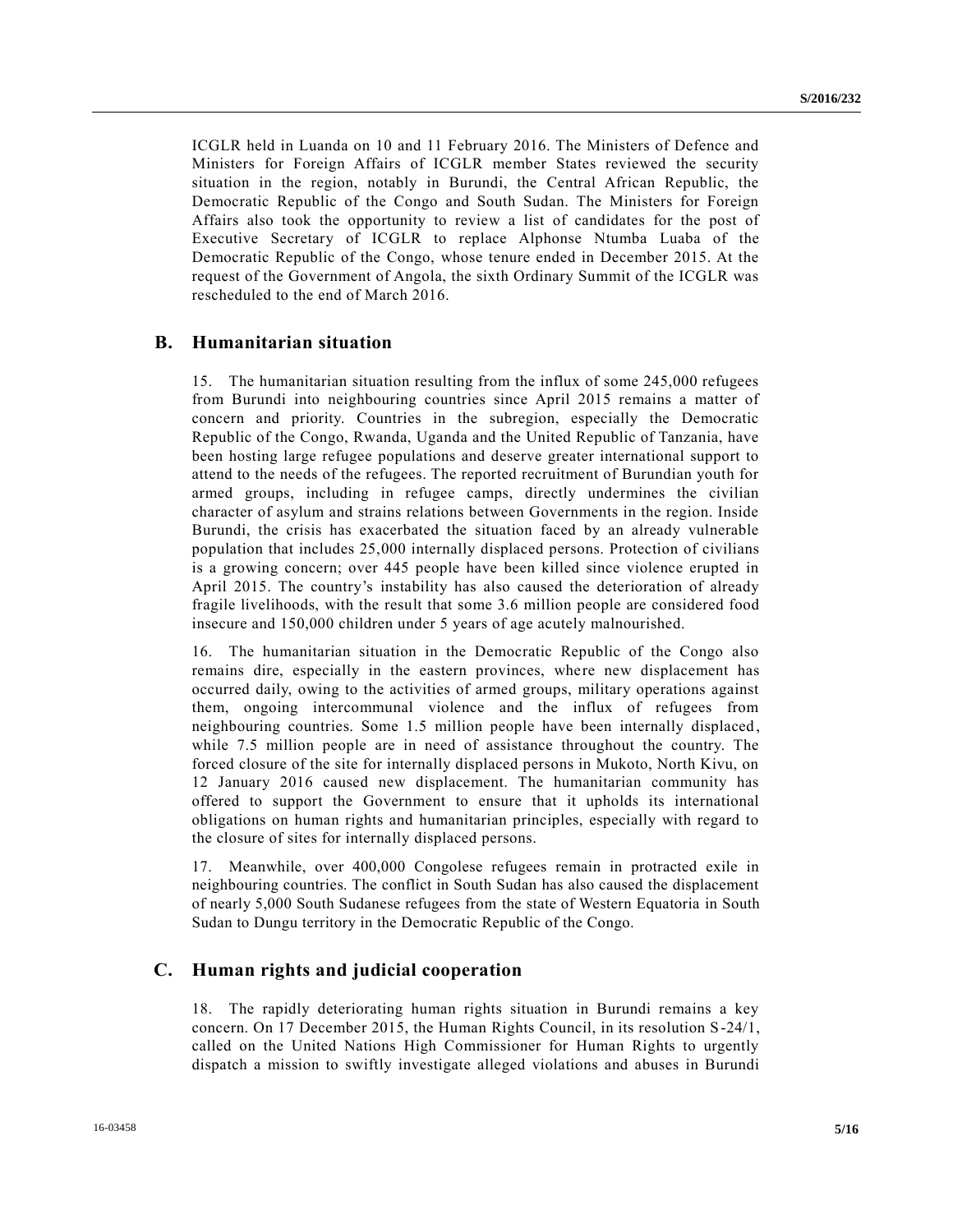and make recommendations to improve the situation. The African Union also committed to deploy human rights observers and military experts to the country.

19. In the Democratic Republic of the Congo, security and intelligence officers have reportedly clamped down on activists and political opponents opposed to changes to the country's constitutional provision on presidential term limits. As indicated above, the security situation in the eastern Democratic Republic of the Congo remains volatile, with armed groups, particularly the Allied Democratic Forces and FDLR, carrying out deadly attacks on civilians and committing acts of sexual violence.

20. Efforts to hold individuals accountable for crimes committed in the region are ongoing and demonstrate effective cooperation in judicial matters. The trial of Bosco Ntaganda, who was charged with war crimes and crimes against humanity allegedly committed in Ituri province, Democratic Republic of the Congo, in 2002 and 2003, commenced in September 2015 at the International Criminal Court in The Hague. On 19 December 2015, Thomas Lubanga Dyilo and Germain Katanga were transferred to a prison facility in the Democratic Republic of the Congo to serve their respective prison sentences. This is the first time that the Court has designated a State for the enforcement of prison sentences and demonstrates close cooperation between the Court and the Government of the Democratic Republic of the Congo. On 30 December, new charges of war crimes and crimes against humanity were filed against Germain Katanga in the High Military Court in Kinshasa. This is the first case in which new national proceedings have been brought against an individual already convicted by the International Criminal Court.

21. In January 2016, a hearing was held at the International Criminal Court in The Hague to determine whether to confirm war crimes and crimes against humanity charges, including sexual violence and recruitment of child soldiers in Uganda, against former Lord's Resistance Army leader Dominic Ongwen. The Court also announced that it would issue its verdict in the case of Jean-Pierre Bemba, former President and Commander-in-Chief of the Mouvement de libération du Congo on 21 March 2016. Mr. Bemba was charged for crimes allegedly committed in the Central African Republic in 2002 and 2003.

## **III. Implementation of the commitments under the Peace, Security and Cooperation Framework**

## **A. Commitments of the Democratic Republic of the Congo**

22. Information on the status of implementation of the national commitments of the Democratic Republic of the Congo is contained in my report on MONUSCO of 9 March 2016 [\(S/2016/233\)](http://undocs.org/S/2016/233).

## **B. Commitments of the region**

23. Most signatory States to the Framework upheld their commitment "not to interfere in the internal affairs of neighbouring countries" (see [S/2013/131,](http://undocs.org/S/2013/131) annex) during the reporting period; however, the Government of Burundi has accused its Rwandan counterpart of recruiting young people in refugee camps in Rwanda and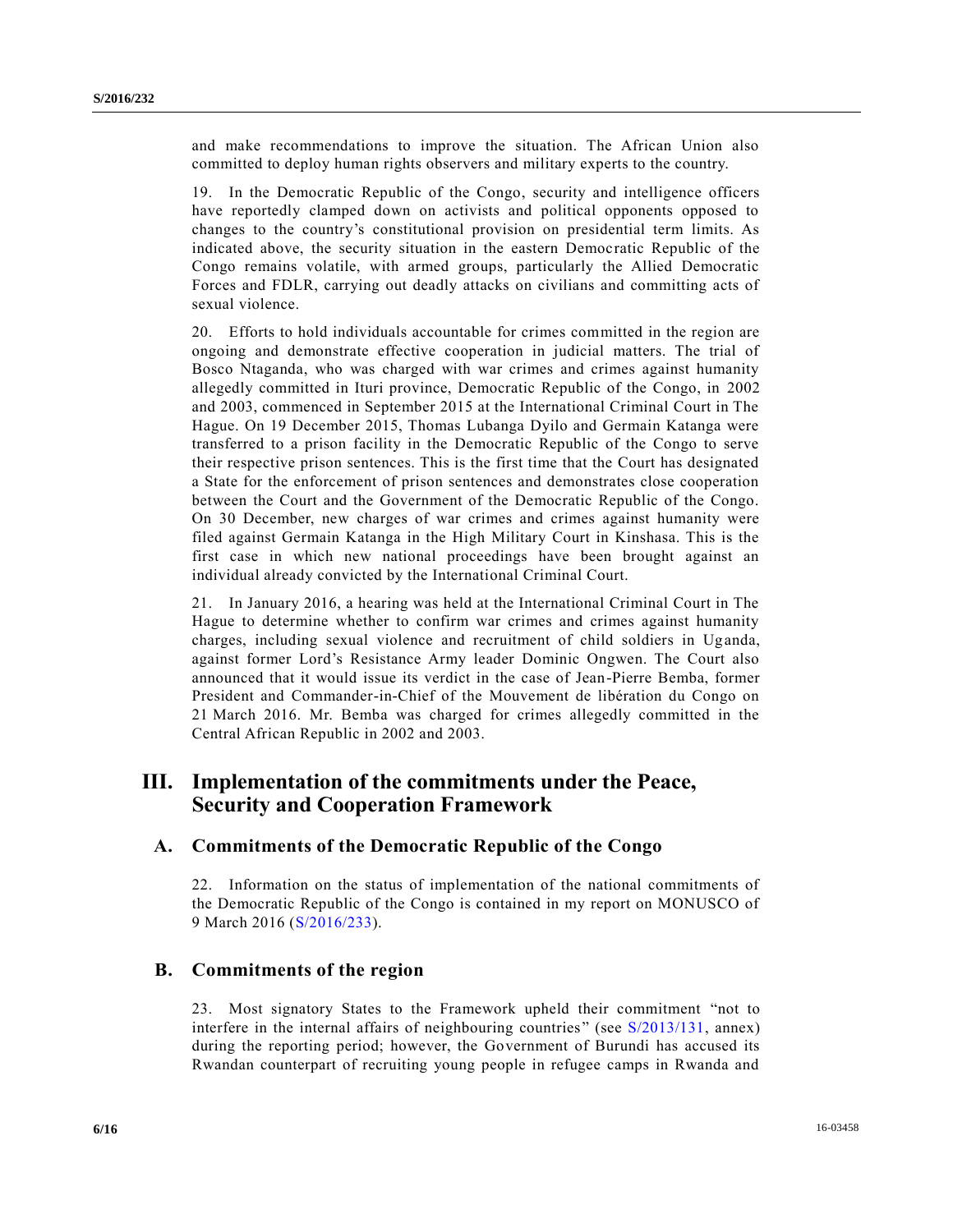encouraging incursions into Burundi by armed elements through the eastern Democratic Republic of the Congo.

24. The Governments of the Democratic Republic of the Congo and Rwanda held a bilateral meeting in Kigali on 23 and 24 September to review the security challenges facing the two countries and agree on comprehensive strategies to address them. In a joint communiqué, they: (a) called on the Chiefs of Defence Staff of the two countries, supported by their respective military intelligence units, to develop practical ways to eradicate FDLR; (b) requested the establishment of a joint bilateral team on repatriation of ex-M23 combatants cantoned in Rwanda and FDLR combatants present in the Bahuma transit camp in Kisangani, Democratic Republic of the Congo; and (c) agreed to hold bilateral ministerial security meetings on a regular basis. National and international institutions were invited to support the process. The implementation of the decisions adopted during the meeting is still pending.

25. With regard to the commitment made by signatory States to facilitate the administration of justice through judicial cooperation (ibid.), the Congolese National Police arrested Ladislas Ntaganzwa on 8 December 2015, pursuant to an arrest warrant and order to transfer issued by the International Residual Mechanism for Criminal Tribunals on 7 May 2014. Mr. Ntaganzwa had been indicted by the International Criminal Tribunal for Rwanda for genocide, direct and public incitement to commit genocide, and crimes against humanity, in connection with his actions during the 1994 genocide in Rwanda. He had been at large since 19 June 1996 and was allegedly living in North Kivu under the protection of FDLR.

26. The Government of the Democratic Republic of the Congo has expressed its readiness to extradite Mr. Ntaganzwa to Rwanda pursuant to the warrant, provided, however, that the Government of Rwanda reciprocates by transferring the former leader of the National Congress for the Defence of the People, Laurent Nkunda, as well as other Congolese nationals who are the subject of arrest warrants issued by the Democratic Republic of the Congo. On a related note, little progress was made in bringing to justice six ex-M23 members who are sought on Congolese arrest warrants for war crimes and crimes against humanity and who are also listed on sanctions lists of the Security Council and the Government of the United States of America.

#### **C. International commitments**

27. As part of their collective effort to support the implementation of the Peace, Security and Cooperation Framework, the Team of International Envoys and Representatives for the Great Lakes Region visited Uganda, the Democratic Republic of the Congo and Rwanda from 9 to 15 December 2015. Their planned visit to Burundi was cancelled following a request by the Government to postpone this segment of the journey. The team comprised Assistant Secretary-General Modibo Touré, representing Special Envoy Said Djinnit; my Special Representative in the Democratic Republic of the Congo and Head of MONUSCO, Maman Sidikou; the United States Special Envoy for the Great Lakes Region, Thomas Perriello; the European Union Senior Coordinator for the Great Lakes Region, Koen Vervaeke; and a representative of the African Union Special Representative for the Great Lakes region.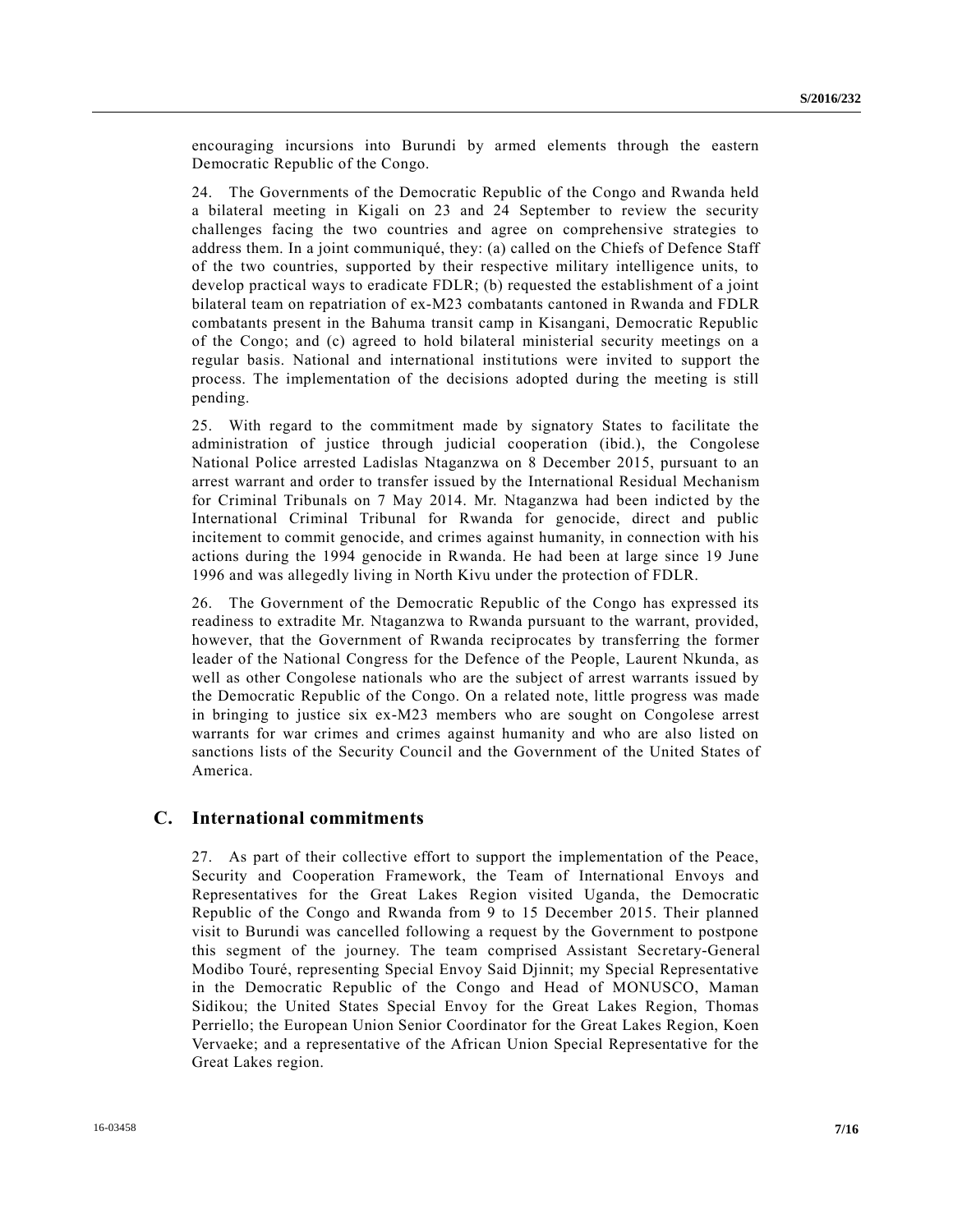28. In their interaction with various regional stakeholders, the envoys expressed concern over the worsening security situation in Burundi, as well as the rise in violence and human rights abuses. They expressed their support for the EAC-led mediation. The envoys also conducted field visits to Kisangani, Beni and Goma, in the Democratic Republic of the Congo. In Beni, the envoys met with the mayor and members of his local security committee. They seized the opportunity to extend their condolences to the local community, which continues to bear the brunt of atrocities committed by the Allied Democratic Forces. In Kisangani, the envoys met with a group of ex-FDLR elements cantoned in Bahuma camp and encouraged them to accept being repatriated to Rwanda, their country of origin, without precondition. In Goma, the envoys met the Vice-Governor of North Kivu, among others. The discussions revolved around the neutralization of armed groups, with a focus on the FARDC-led operations against FDLR and other local armed groups. Both sides agreed on the urgent need to resume military cooperation between MONUSCO and FARDC. The envoys and representatives were also briefed on the work of the Extended Joint Verification Mechanism by the body's Deputy Commander.

29. The implementation of the World Bank Great Lakes Initiative, for a total commitment of \$1.4 billion, has significantly advanced during the reporting period. Six projects costing \$717.2 million, which are intended to reduce vulnerability and build resilience, on the one hand, and improve economic opportunities through economic cooperation and integration, on the other, have been approved and are in the early stages of implementation. Four other projects in the same areas, costing \$537 million, are at an advanced stage of preparation.

30. A number of analytical studies, funded by the World Bank and the Office of my Special Envoy, were helpful in designing projects under the Great Lakes Initiative. These included studies in the following areas: (a) addressing forced displacement; (b) improving social protection for vulnerable groups, including women; (c) enhancing food security; (d) improving access to health services; (e) supporting demobilization and reintegration of armed groups; (f) enhancing access to energy; (g) improving agricultural productivity; (h) expanding infrastructure to support increased productivity and trade; and (i) removing barriers to trade.

## **D. Oversight mechanisms of the Peace, Security and Cooperation Framework**

31. The Technical Support Committee of the Peace, Security and Cooperation Framework met on 14 January 2016 in Nairobi to review developments in the region, notably the dialogue processes in Burundi and the Democratic Republic of the Congo and the peace process in South Sudan. The Committee also discussed the neutralization of negative forces in the eastern Democratic Republic of the Congo, including FDLR and the Allied Democratic Forces. The meeting further reviewed the matter of the repatriation of ex-M23 combatants from Uganda and Rwanda and the implementation of the Nairobi Declarations.

32. Building on lessons from previous high-level Regional Oversight Mechanism meetings and on the outcomes of the ministerial retreat on the Peace, Security and Cooperation Framework, held in Nairobi on 10 July 2015, members of the Technical Support Committee considered proposals to improve the meetings of the Mechanism and the Committee and to strengthen ownership of the Framework by its signatories.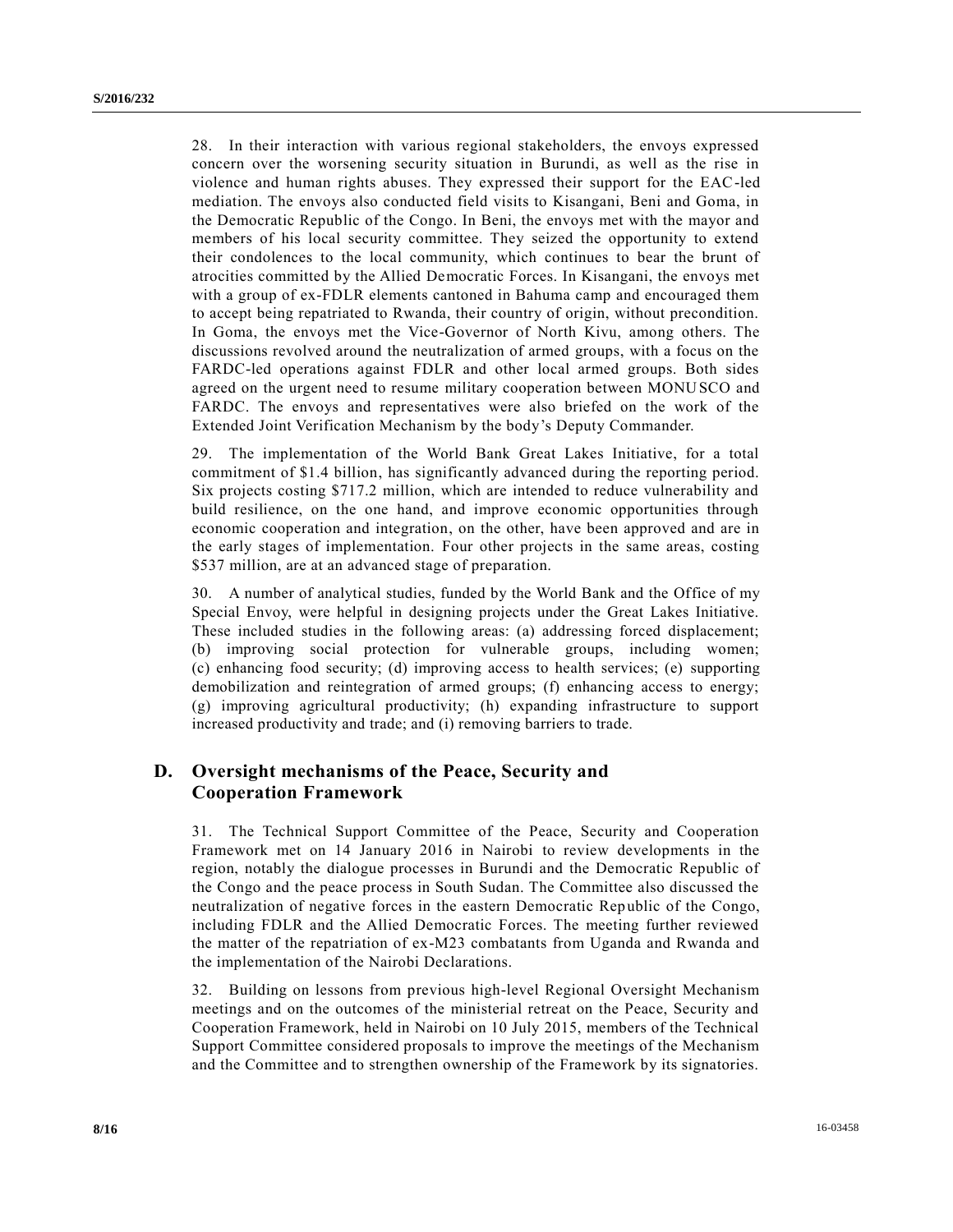The Committee's recommendations were submitted to the Ministers for Foreign Affairs of the region for consideration.

33. On 28 January 2016, my Special Envoy and the African Union Commissioner for Peace and Security convened a ministerial meeting of signatory States and witnesses/guarantors of the Framework, in the margins of the twenty-eighth ordinary session of the African Union Executive Council, held in Addis Ababa on 27 and 28 January. The meeting was chaired by the Minister for Foreign Affairs of Angola. Participants included the Ministers for Foreign Affairs of Burundi, the Democratic Republic of the Congo, South Sudan, the United Republic of Tanzania and Zambia. South Africa was represented by its Minister of Defence and Uganda was represented by its Minister for Regional Cooperation. The Congo, Kenya, Rwanda and the Sudan were represented by senior officials from their Ministries for Foreign Affairs and Defence. In addition, representatives of the African Union, ICGLR, SADC and the United Nations participated. Participants reviewed developments in the region and discussed steps to enhance ownership and strengthen the implementation of the Peace, Security and Cooperation Framework.

34. The Ministers also endorsed the recommendations of the Technical Support Committee to strengthen the governing mechanisms of the Framework, notably by: (a) dissociating the Regional Oversight Mechanism meetings from the African Union summit and the United Nations General Assembly; (b) organizing one annual meeting of the Mechanism as a stand-alone event in a signatory State; (c) convening thematic ministerial meetings, as necessary, to address relevant challenges; and (d) convening meetings of Ministers for Foreign Affairs, ahead of future meetings of the Mechanism, to lay the groundwork for subsequent discussions and decisions by Heads of State and Government.

35. The ministerial meeting further welcomed the recent elections in the United Republic of Tanzania, as well as the progress achieved in the peace process in South Sudan. It also welcomed progress in the peace process in the Central African Republic and urged the parties to continue their efforts. Participants expressed their full support for the ongoing EAC-led dialogue on Burundi. They further welcomed the decision by the Government of the Democratic Republic of the Congo to resume military cooperation between FARDC and MONUSCO.

## **IV. Activities of my Special Envoy**

36. During the reporting period, my Special Envoy continued to promote the implementation of key aspects of the Peace, Security and Cooperation Framework. His office successfully organized the Great Lakes Private Sector Investment Conference on 24 and 25 February 2016 in Kinshasa in partnership with ICGLR. Furthermore, my Special Envoy undertook consultations to support national dialogue processes in the region, particularly in the Democratic Republic of the Congo. He also continued to support the neutralization of negative forces and used his good offices to facilitate the implementation of the Nairobi Declarations, particularly the repatriation of ex-M23 combatants from Rwanda and Uganda. My Special Envoy also took steps to strengthen his collaboration with regional organizations, promote women, youth and civil society, and help find durable solutions to refugee issues in the region.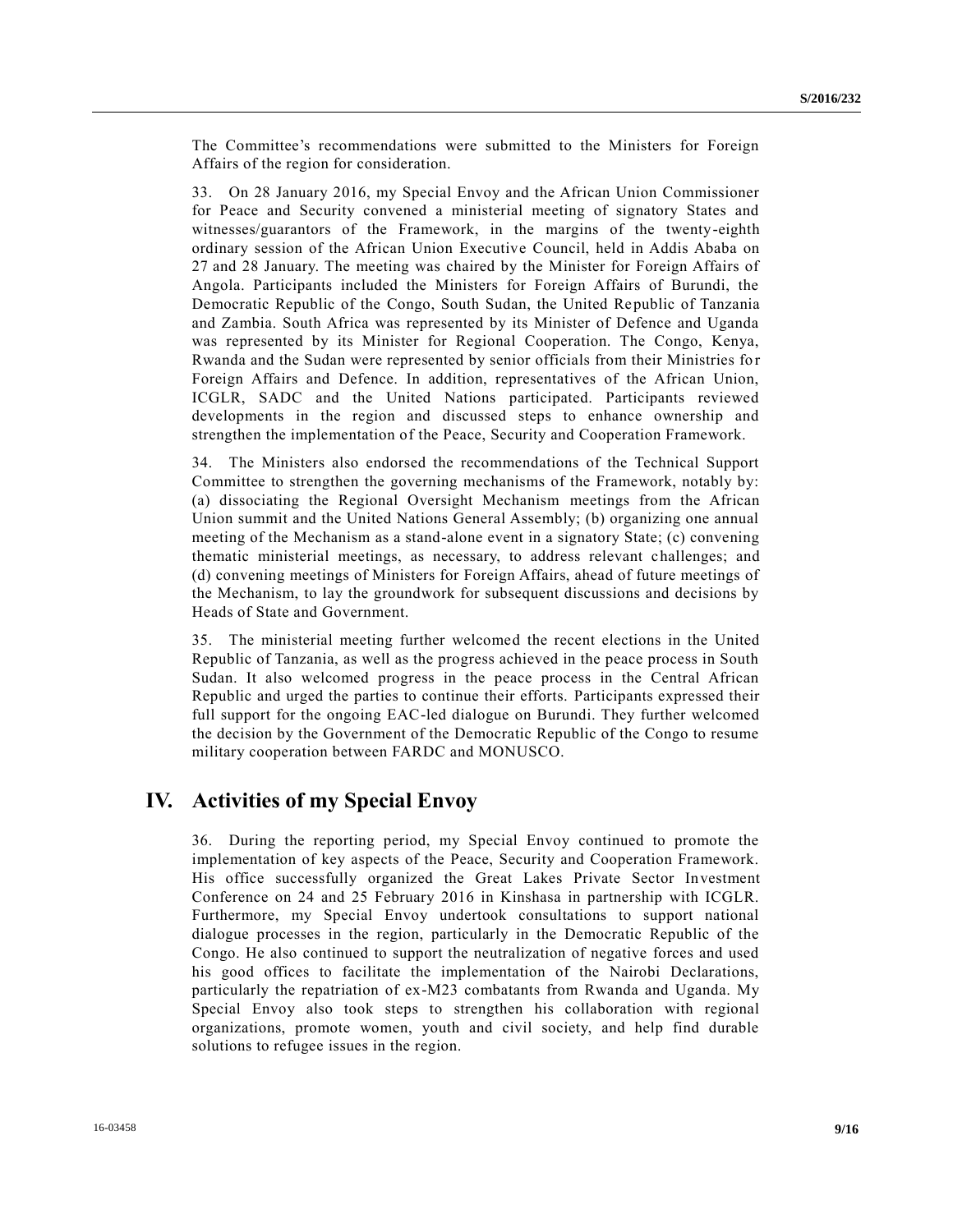## **A. Great Lakes Private Sector Investment Conference**

37. During the period under review, my Special Envoy proceeded with preparations for the first Great Lakes Private Sector Investment Conference. In October 2015, his Office collaborated with the United Nations Entity for Gender Equality and the Empowerment of Women (UN-Women) and other partners on a knowledge share fair on gender equality in the extractive industries. On 16 and 17 October, in Nairobi, my Special Envoy joined ICGLR and UN-Women in organizing a regional forum to explore ways in which small and medium-sized enterprises in the region could benefit from the Conference. Together with various partners, the Office of my Special Envoy also organized private and public road shows to promote the Conference and attract global investors at key high -level events in Belgium, Ethiopia, the United Arab Emirates and the United States of America. My Special Envoy also convened several meetings of the Steering Committee of the Conference, which was established in September 2015 to oversee preparations for the Conference. Furthermore, he held meetings with Congolese government officials, including President Joseph Kabila, Prime Minister Matata Ponyo and Minister for Foreign Affairs Raymond Tshibanda.

38. On 24 February, I joined President Joseph Kabila at the opening ceremony of the Great Lakes Private Sector Investment Conference. In my address, I underscored the importance of combining peace consolidation efforts with initiatives to rebuild the economic fabric of communities and provide tangible peace dividends for all. I also called upon the leaders of the region to work together towards inclusive development and shared prosperity. Panel discussions focused on opportunities and challenges in the seven economic sectors highlighted for investment, namely, agriculture, energy, finances, infrastructure, information and communications technologies, mining and tourism. Experts led plenary sessions on promoting responsible business and improving the investment climate in the Great Lakes region. Many business-to-business, government-to-business and government-togovernment meetings took place in the margins of the Conference, notably a meeting between the Prime Ministers of the Democratic Republic of the Congo and Rwanda. My Special Envoy will follow up with Framework signatories, witnesses/ guarantors and other partners to establish or strengthen mechanisms to build on the outcomes of the Conference.

## **B. Support to dialogue processes in the region**

39. From 2 to 10 December 2015, at my request, my Special Envoy visited Kinshasa, Brussels and Addis Ababa, where he conducted broad consultations regarding the proposed national dialogue to be held in the Democratic Republic of the Congo. In Kinshasa, he met with senior government officials, including President Kabila, the Vice-Prime Minister and Minister of the Interior, the Minister of Justice, the President of the Senate and the Speaker of the National Assembly. He also met with representatives of the presidential majority, opposition leaders, faith based organizations, civil society, members of the Security Council, other members of the diplomatic corps and Framework signatories. In addition, my Special Envoy separately met with leaders of the opposition party Union pour la démocratie et le progrès social, the African Union Commissioner for Peace and Security and senior representatives of the European Union. During his meetings, my Special Envoy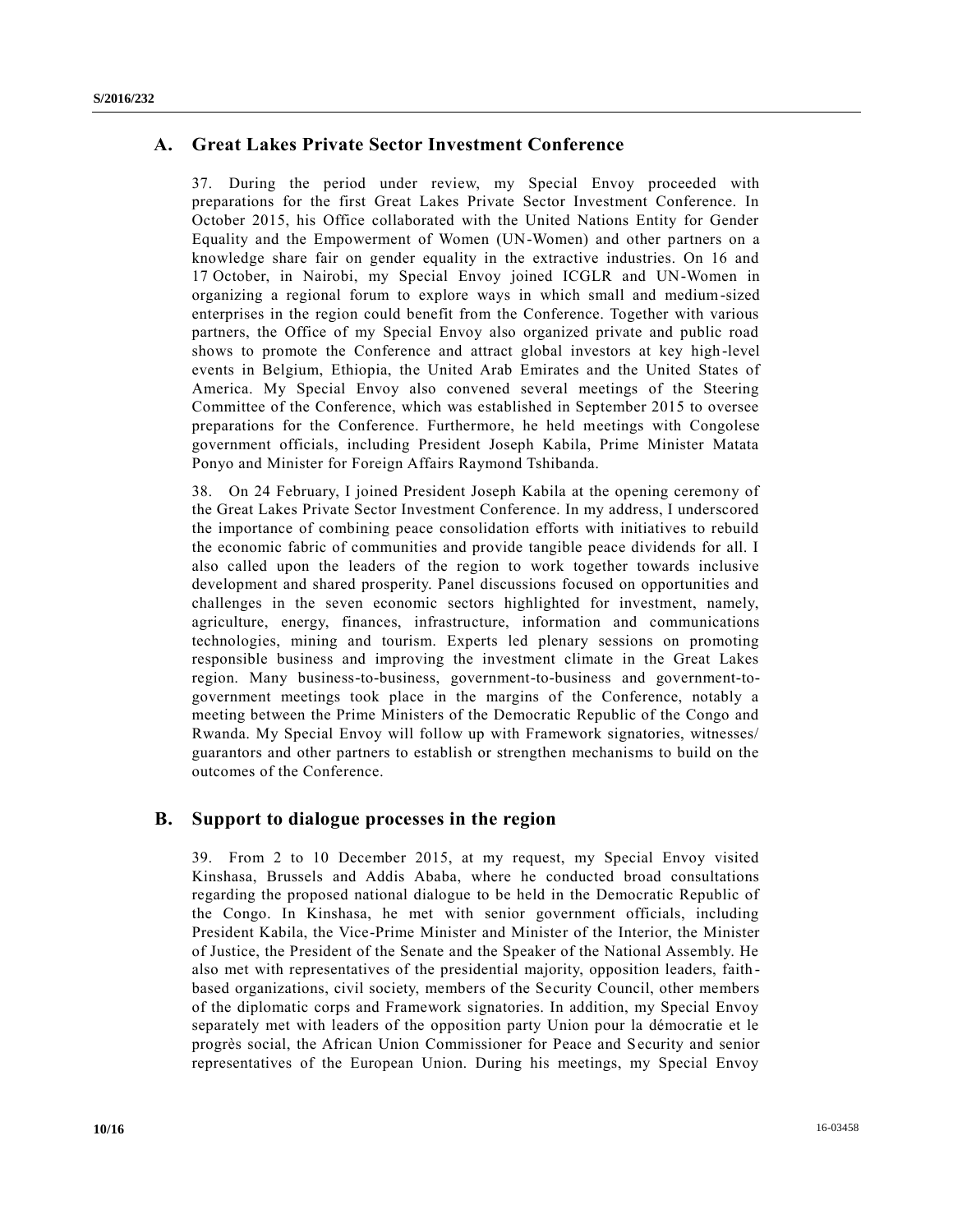sought to clarify his interlocutors' expectations regarding the role of a possible United Nations facilitator of the proposed dialogue. He further sought their views on the prospects for a credible and inclusive dialogue in the country's current political context. My Special Envoy subsequently summarized the findings and outcomes of his consultations in a report that he submitted to me. Subsequently, the African Union appointed Edem Kodjo, former Prime Minister of Togo, to serve as facilitator of the national dialogue. The Office of my Special Envoy and MONUSCO will support the African Union facilitation as needed.

#### **C. Cooperation with regional partners**

40. On 21 September 2015, my Special Envoy met with the President of Angola, José Eduardo dos Santos, and the Minister for Foreign Affairs of Angola, Georges Chicoti, in Luanda. Discussions focused on issues of importance in the Great Lakes region, notably the neutralization of negative forces; the situation in the Democratic Republic of the Congo and Burundi; and ongoing efforts to strengthen the functioning of the governance structures of the Peace, Security and Cooperation Framework. President dos Santos suggested the holding of a high-level meeting to address the slow progress in the implementation of the Nairobi Declarations and the neutralization of FDLR.

41. To strengthen the governing mechanisms of the Framework and enhance the partnership of his Office with the African Union Commission, my Special Envoy met the Chairperson of the African Union Commission, Nkosazana Dlamini-Zuma, on 25 November. With regard to the governing mechanisms of the Framework, Ms. Dlamini-Zuma called for greater involvement by the Ministers responsible for the implementation of decisions made by the Heads of State and Government. She called on the United Nations, the African Union, ICGLR and SADC, as witnesses/guarantors, to conduct an assessment of the Framework, with a view to making results-oriented recommendations to advance its implementation.

42. My Special Envoy also built on his partnerships with the Ministers of Defence and Foreign Affairs of the region during the reporting period. During an extraordinary meeting of ICGLR Ministers of Defence, held in Kinshasa on 18 November, my Special Envoy conveyed strong United Nations support for the full and rapid implementation of the Nairobi Declarations, as well as for initiatives aimed at neutralizing negative forces operating in the eastern Democratic Republic of the Congo. On 11 February 2016, my Special Envoy participated in a meeting of ICGLR Ministers for Foreign Affairs (also known as Regional Inter-Ministerial Committee), during which he reiterated United Nations support to member States in addressing ongoing peace and security challenges in the region, notably the situations in Burundi, the Central African Republic and the eastern Democratic Republic of the Congo. He also briefed the meeting on preparations for the Great Lakes Private Sector Investment Conference and recalled the recommendations adopted by the Ministers for Foreign Affairs of Framework signatory States during their meeting in Addis Ababa on 28 January.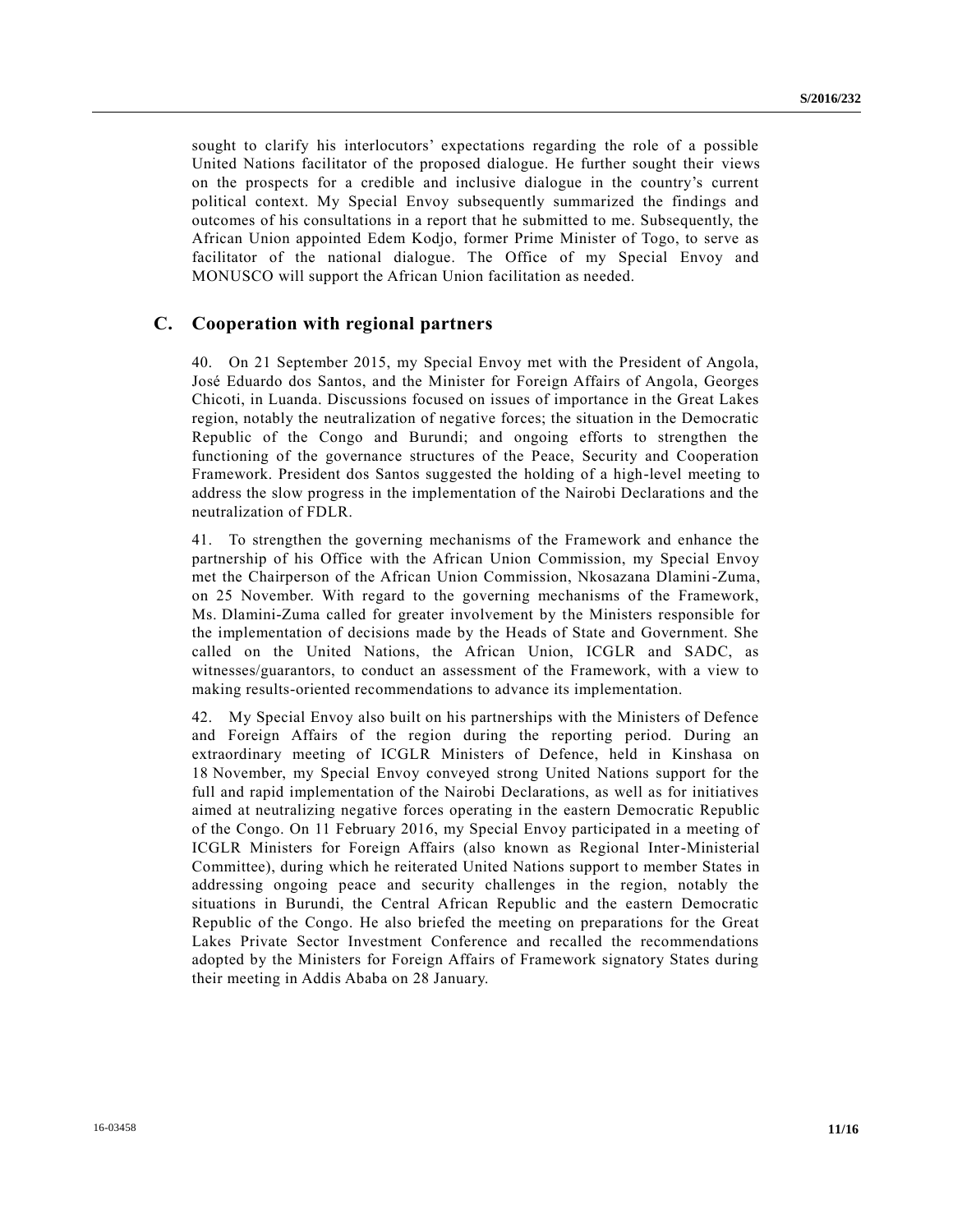## **D. Regional strategic framework in support of the Peace, Security and Cooperation Framework**

43. The Office of my Special Envoy continued to collaborate with United Nations country teams, regional offices and development partners to establish a regional strategic framework for the Great Lakes region. The integrated approach taken in the framework will, inter alia, help relevant agencies provide timely and more effective responses to crises in the region. The strategic framework comprises six pillars, namely: (a) sustainable natural resources management; (b) economic integration, cross-border trade and food nutrition security; (c) mobility; (d) youth and adolescents; (e) sexual and gender-based violence; and (f) justice and conflict prevention.

44. In this context, my Special Envoy, together with the United Nations Development Programme Assistant Administrator and Director, Regional Bureau for Africa, and Chair of the Regional United Nations Development Group for Africa, Abdoulaye Mar Dieye, convened a meeting in Nairobi on 7 December 2015 to validate the regional strategic framework. The meeting brought together United Nations resident coordinators in Burundi, the Democratic Republic of the Congo, Rwanda, Uganda and the United Republic of Tanzania; United Nations regional directors; country representatives of agencies, funds and programmes; heads of subregional organizations; and representatives of regional organizations, including ICGLR, EAC, SADC, the Economic Community of the Great Lakes Countries and the Common Market for Eastern and Southern Africa.

45. The participants in the meeting concluded that the strategic framework had passed the test of relevance, resilience and implementability. They further noted that national budgets, development plans and the United Nations Development Assistance Frameworks should be aligned with the strategic framework. They also urged other signatories to the Peace, Security and Cooperation Framework to emulate the national implementation mechanisms in place in the Democratic Republic of the Congo. The meeting recommended that United Nations country teams in the region collaborate on cross-border initiatives that leverage comparative advantages and meet the region's needs in the areas of confidence-building and promotion of shared prosperity. In the same vein, the need for better collaboration and synergies with regional organizations was highlighted.

## **E. Promotion of women, youth and civil society organizations**

46. During the reporting period, the Office of my Special Envoy undertook a field mission to monitor the activities of grass-roots women's organizations that were funded through the Women's Platform for the Peace, Security and Cooperation Framework. These organizations are located in Burundi, the Democratic Republic of the Congo, Rwanda and Uganda. The outcome of the mission included the following recommendations: (a) stabilization and peace consolidation initiatives in the region should tap the significant potential of groups and individuals at the community level; (b) local communities should be informed about the outcomes of high-level meetings related to the Framework; (c) the Framework signatories should widely disseminate their commitments and related activities in local languages at the community level; and (d) grass-roots women's organizations should participate in regional meetings discussing the Framework, as well as national peace and dialogue processes.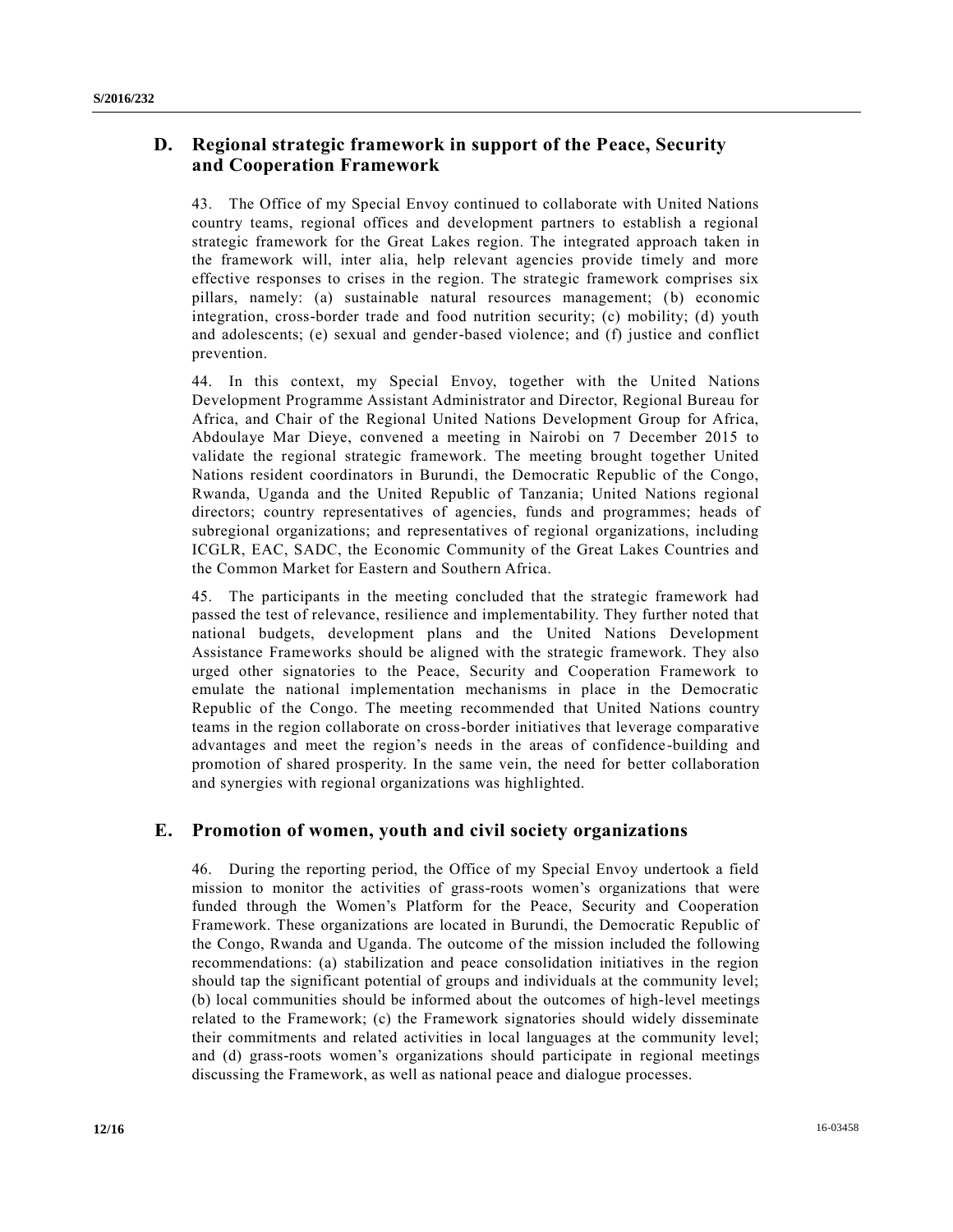47. On 30 November 2015, my Special Envoy chaired the fourth meeting of the Advisory Board of the Women's Platform for the Peace, Security and Cooperation Framework via videoconference. In attendance was my Special Representative on Sexual Violence in Conflict, as well as representatives of UN-Women, the United Nations Environment Programme, the Oak Foundation, MONUSCO, the Fonds pour les femmes congolaises, the Ministry of Gender, Family and Children's Affairs of the Democratic Republic of the Congo and the ICGLR Regional Women's Forum. The meeting commended the field monitoring exercise. With regard to funding for the Women's Platform, Advisory Board members noted that current funding had been exhausted and called for collective action to mobilize new resources under my Special Envoy's leadership.

48. On 16 and 17 October 2015, the Office of my Special Envoy, ICGLR, the Pan-African Chamber of Commerce and Industry and UN-Women jointly organized a Regional Forum for Small and Medium-sized Enterprises from the Great Lakes region. The Forum brought together more than 50 representatives of small and medium-sized enterprises from Burundi, the Democratic Republic of the Congo, Kenya, Rwanda, South Sudan, Uganda, the United Republic of Tanzania and Zambia. Participants discussed how small and medium-sized enterprises could participate in the Great Lakes Regional Private Sector Forum and the Great Lakes Private Sector Investment Conference, as well as how they could support the implementation of the Peace, Security and Cooperation Framework. Participants underscored the important role of small and medium-sized enterprises in generating jobs and transformative economic initiatives for the benefit of women and youth in the Great Lakes region.

49. On 14 and 15 December 2015, the ICGLR Regional Civil Society Forum organized the first meeting of its newly constituted Coordination Committee, in Dar es Salaam, United Republic of Tanzania. The meeting brought together the Chairs of the ICGLR National Civil Society Forums of the Democratic Republic of the Congo, Kenya, Rwanda, South Sudan, Uganda, the United Republic of Tanzania and Zambia, along with representatives from Burundi, the Central African Republic and the ICGLR Regional Centre for Democracy and Good Governance. At the end of the two-day meeting, the Coordination Committee agreed to submit a request to the Government of the United Republic of Tanzania to host the secretariat of the Forum.

50. My Special Envoy also continued to engage non-State actors in support of the Framework. On 27 January 2016, he met with civil society representatives in Addis Ababa during a meeting organized by Oxfam International, before the twenty-eighth ordinary session of the African Union Executive Council. The meeting offered my Special Envoy an opportunity to engage directly with advocacy groups and other non-governmental actors involved in the promotion of peace and stability in the Great Lakes region. This year's discussion centred on ways to facilitate genuine dialogue between civil society, women, youth and leaders at local, national and regional levels to promote, peace, stability and development.

## **F. Promotion of durable solutions for refugees and internally displaced persons**

51. Protracted forced displacement remains a major challenge in the region, owing to political instability and the activities of armed groups, which force civilians to become internally displaced persons or refugees. At the same time, persistent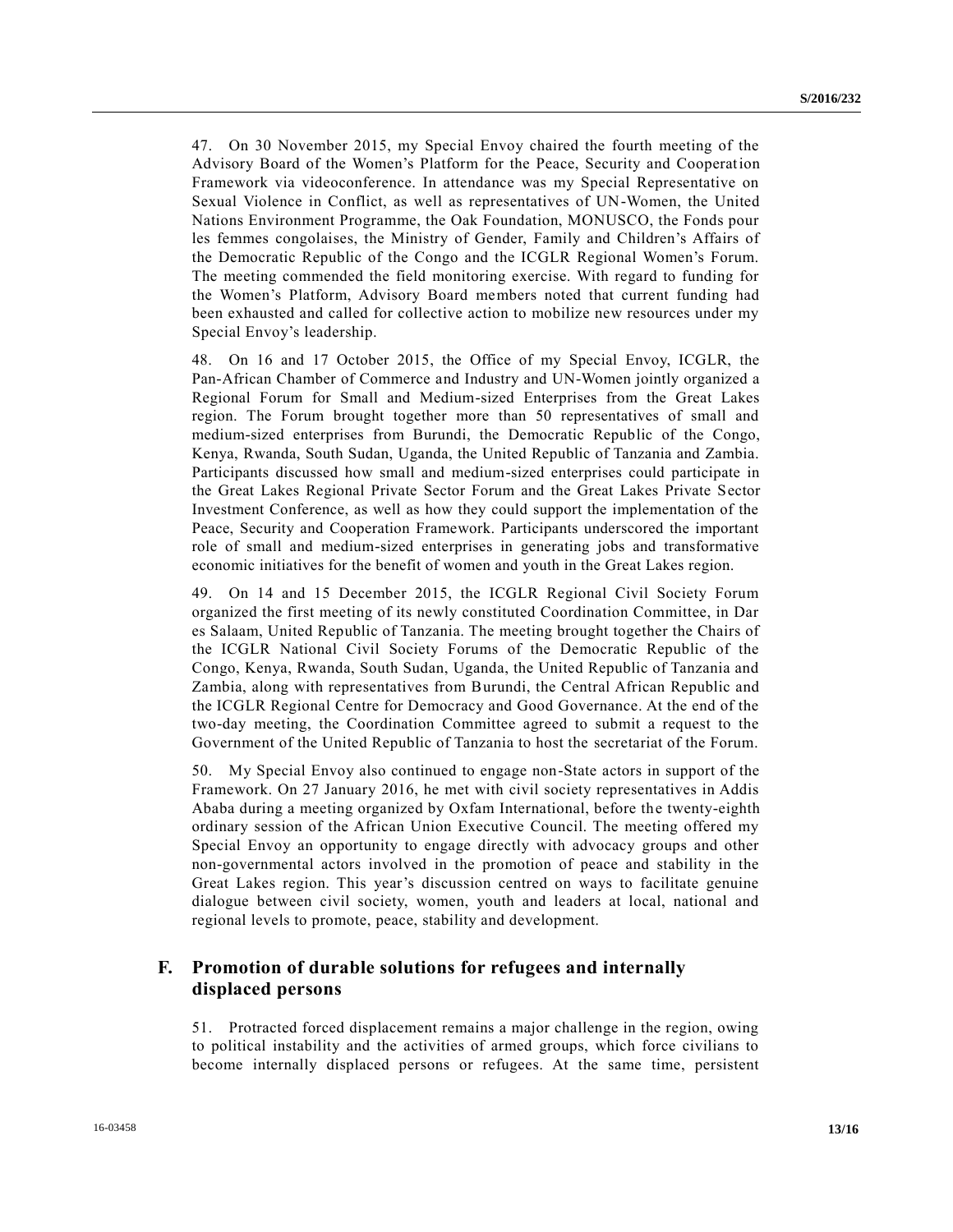insecurity remains a significant impediment to the implementation of durable solutions for the displaced in the subregion. Recognizing that durable solutions for refugees and internally displaced persons will require concerted efforts by political, humanitarian and development partners, my Special Envoy has continued to work with the United Nations High Commissioner for Refugees, the World Bank and others to develop new solutions to protracted displacement that safeguard the dignity of displaced persons and provide them better opportunities, while delivering greater benefits to host communities.

## **V. Observations and recommendations**

52. Notwithstanding some positive developments during the reporting period, the Great Lakes region continues to face major political, security and humanitarian challenges. I am particularly preoccupied by the continuing existence of several armed groups, including FDLR and the Allied Democratic Forces, in the eastern Democratic Republic of the Congo, despite efforts by FARDC and MONUSCO to neutralize them. The continued threat to civilians by armed groups, the stalled repatriation of ex-M23 combatants and dependants, the slow implementation of the Nairobi Declarations and the crisis in Burundi remain sources of tension between Governments in the region.

53. I urge the signatory States to fully implement their commitments under the Peace, Security and Cooperation Framework, the objective of which is to tackle the root causes of instability in the region. In this regard, a top priority should be to decisively conclude the neutralization of armed groups in the eastern Democratic Republic of the Congo. Effective military cooperation between FARDC and MONUSCO would go a long way toward realizing this important objective. Once again, I commend the Government of the Democratic Republic of the Congo and FARDC for their sacrifices and their actions against armed groups. I welcome the arrangement reached on 28 January 2016 for the resumption of military cooperation between FARDC and MONUSCO and look forward to its implementation.

54. Renewed commitment and efforts will be required by all Member States in order to address the impact of negative forces and the challenges discussed in the present report. I urge the signatory States to abide by their commitments under the Framework, in particular the commitment to "neither tolerate nor provide assistance or support of any kind to armed groups" (see [S/2013/131,](http://undocs.org/S/2013/131) annex). In this regard, I am deeply troubled by repeated allegations of recruitment, training and infiltration of Burundian rebel groups in neighbouring countries. I encourage ICGLR member States to investigate and address these allegations through existing regional mechanisms, such as the Extended Joint Verification Mechanism. I encourage the Governments of the region, particularly those of Burundi, the Democratic Republic of the Congo, Rwanda, and Uganda, to bilaterally address the security challenges confronting their countries, particularly issues related to armed groups and the repatriation of ex-M23. I welcome the reports of improved judicial cooperation between the States of the region and trust that efforts to fight impunity will intensify in the months and years ahead. My Special Envoy remains available to support these efforts.

55. The situation in Burundi remains a major source of concern in the absence of an inclusive political dialogue. I deplore the continued loss of life and urge all Burundians, especially security and defence forces, to exercise maximum restraint. I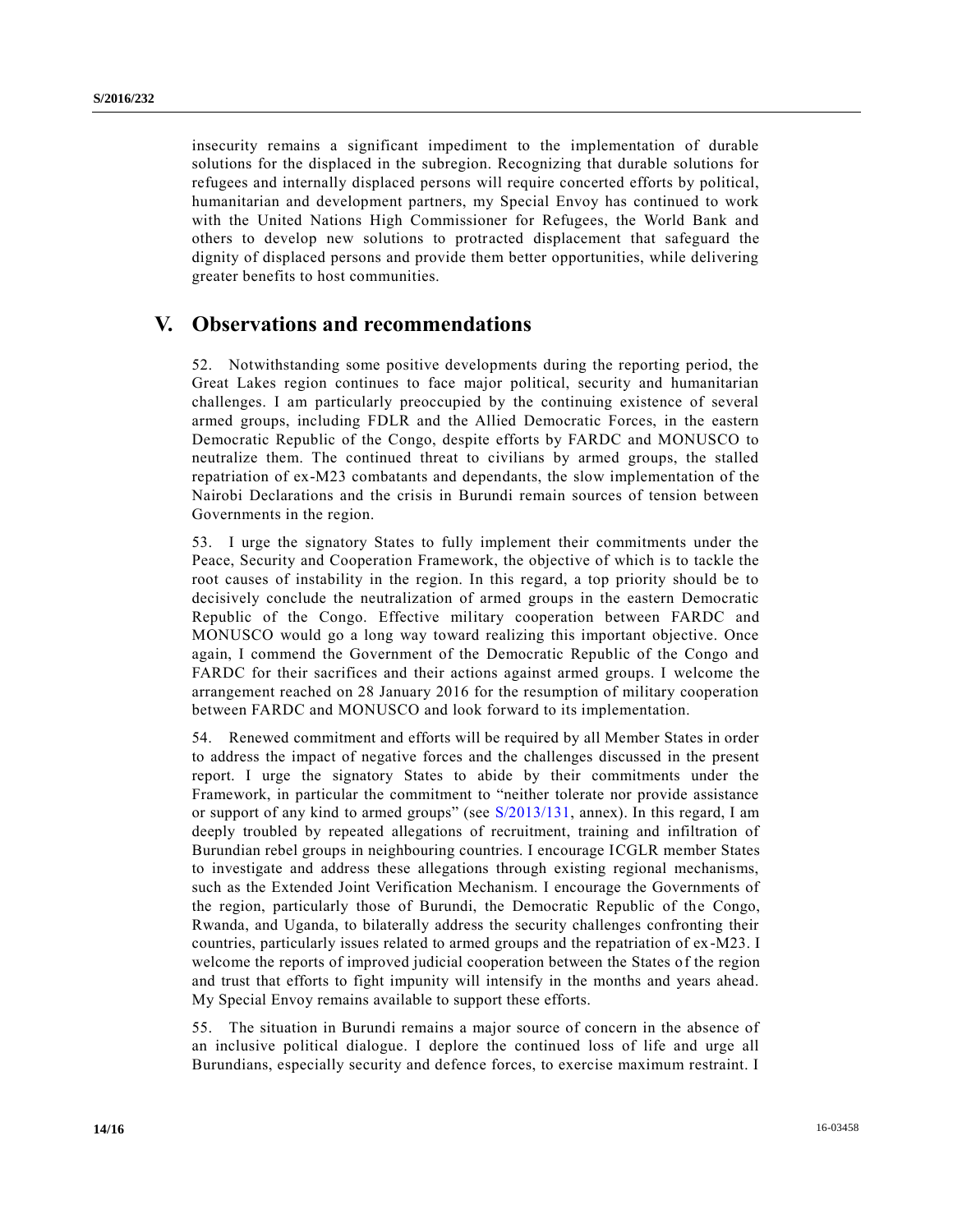urge the Burundian authorities to protect the rights of all Burundians and ensure that human rights teams from the African Union and the United Nations are able to carry out independent investigations in an expeditious manner. I encourage all concerned stakeholders to engage in a genuine, inclusive dialogue. I commend President Museveni of Uganda for his efforts in this regard and the Governments of Angola and the United Republic of Tanzania, for their support. As demonstrated by the visit of the Security Council to Burundi in January and my own visit in February, the United Nations, together with EAC and the African Union, will continue to assist the people of Burundi and provide technical and political support to mediation efforts in order to return the country to the path of stability and development.

56. The past six months have seen a number of electoral processes in the Great Lakes region. Elections will continue to be held in the region over the next two years, and the risk of attendant instability cannot be ruled out. Electoral processes must take place in a fair, transparent, inclusive and non-violent manner. I call on national authorities in the region to make it a priority to prevent human rights violations and outbreaks of violence before, during and after elections. At the same time, I urge the people of the region to refrain from using violence to resolve electoral disputes and to engage in constructive dialogue with their Governments instead.

57. The Democratic Republic of the Congo is entering a crucial period marked by preparations for a national dialogue ahead of upcoming general elections. I reiterate my call for any dialogue to be inclusive and enable stakeholders to discuss contentious issues in a climate of openness and mutual respect. I urge all Congolese to commit to resolving their differences through dialogue and consultations, with a view to creating the conditions for peaceful, inclusive and credible elections in an environment that provides adequate political space and in which human rights are respected. I express the full support of the United Nations for the former Prime Minister of Togo, Edem Kodjo, in his role as facilitator of the national dialogue.

58. Progress in economic cooperation will no doubt contribute significantly to peace and confidence-building in the region. The just-concluded Great Lakes Private Sector Investment Conference was held at an opportune moment, as it came in the wake of the adoption of the 2030 Agenda for Sustainable Development and the Sustainable Development Goals, as well as the Paris Agreement on Climate Change. I welcome this important initiative, which sets the stage for a new era of economic integration in the region. I commend my Special Envoy, ICGLR, the signatory States, and the witnesses/guarantors of the Peace, Security and Cooperation Framework for their continued commitment to the Framework.

59. I encourage the Governments of the region to create an environment conducive to business and investments that are responsible, sustainable and aligned with the Framework, the United Nations Global Compact and other pertinent instruments. This is essential for long-term economic growth and confidence-building. I call on African private sector leaders to strengthen productive capacity, create decent jobs and livelihoods, improve economic governance and foster inclusive development and shared prosperity to ensure durable peace and development. I call on international partners to help integrate the region into international value chains that transform the nature of exports from raw materials to value-added exports. Furthermore, I invite business leaders and investors worldwide to join the people of the Great Lakes region in building bridges to regional integration that will create larger markets and pools of resources.